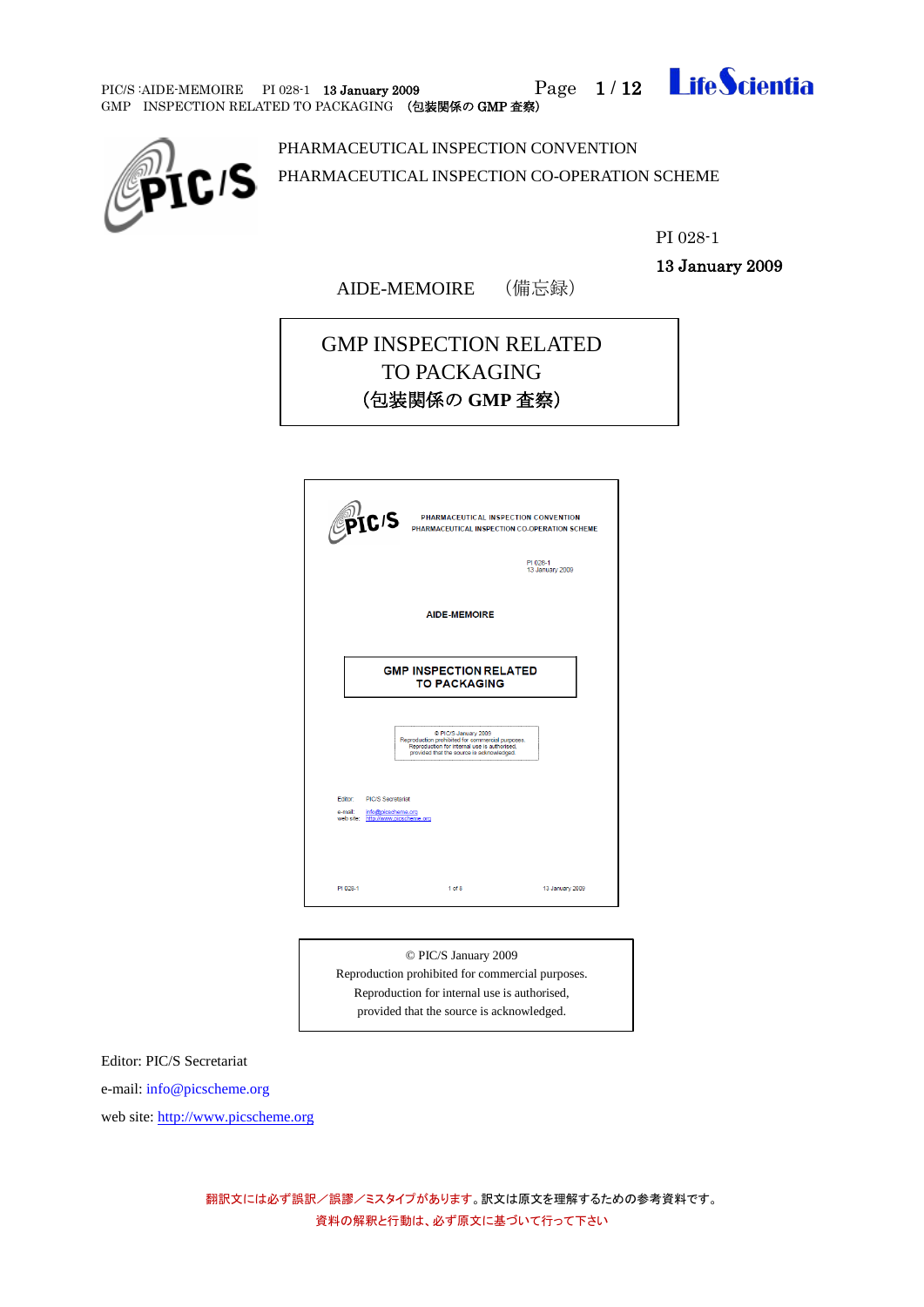PIC/S:AIDE-MEMOIRE PI 028-1 13 January 2009 Page 2/12 Life Scientia

# 目次

注:上記目次で、英文との対応の無い項は、訳者がその内容に対応する題名を記載したものである。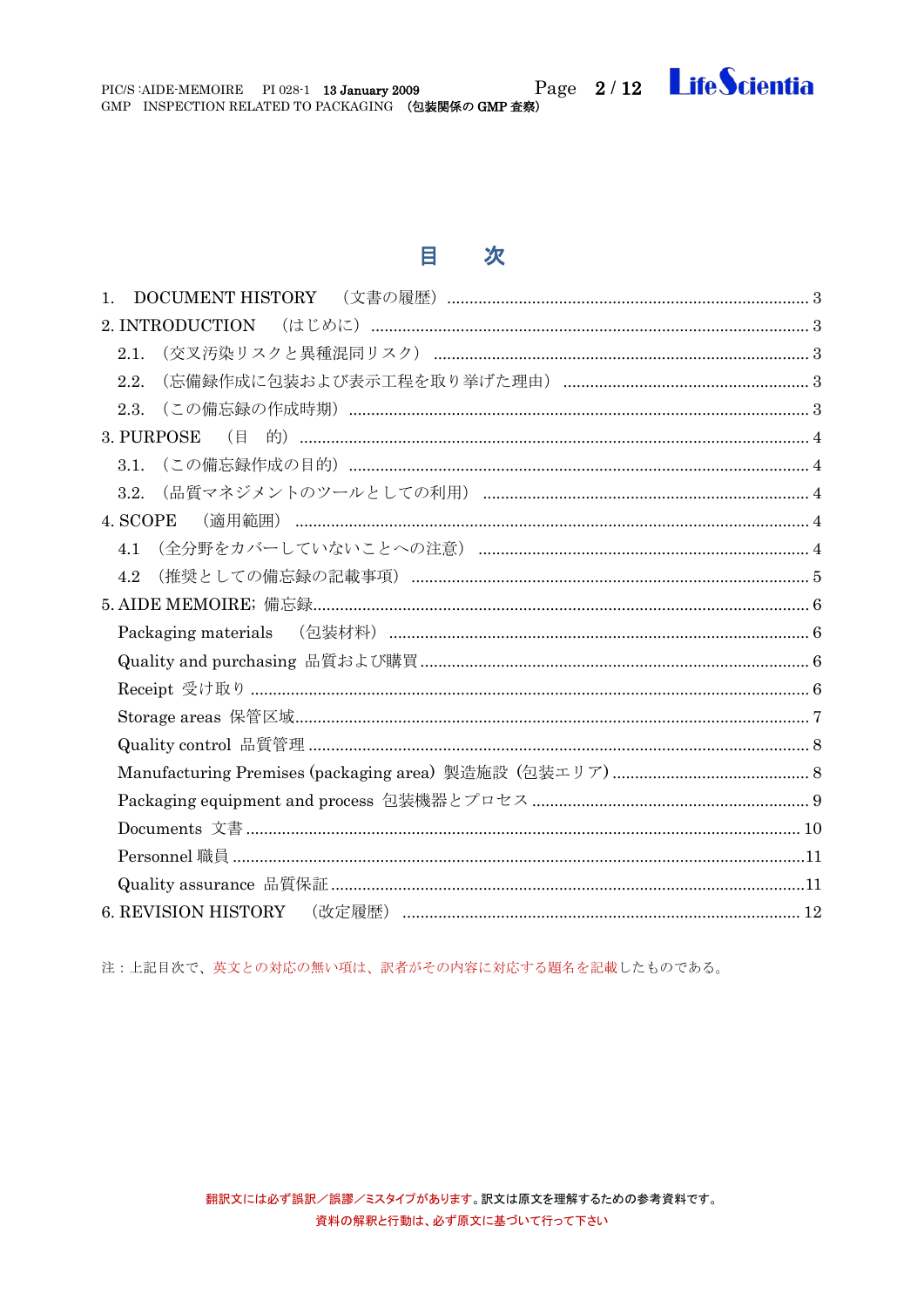

#### <span id="page-2-0"></span>1. DOCUMENT HISTORY (文書の履歴)

| <b>Adoption by Committee</b> | 31.10.2008 |
|------------------------------|------------|
| Entry into force of PI 028-1 | 01.03.2009 |

#### <span id="page-2-1"></span>2. INTRODUCTION (はじめに)

<span id="page-2-2"></span>2.1. (交叉汚染リスクと異種混同リスク)

The process of packaging of medicinal products is listed among the risk factors that may affect the quality of the finished medicinal products and may also cause mix-ups.

医薬品の包装工程は、とりわけ、最終医薬品の品質に影響するかも知れないリスク因子と異種 混同(mix-ups)を起こすかも知れないリスク因子をとり挙げることができる。

#### <span id="page-2-3"></span>2.2. (忘備録作成に包装および表示工程を取り挙げた理由)

The increased number of the defects of medicinal products occurred due to deficiencies in the process of labelling and packaging has drawn inspectors' attention towards the need for identifying and clarifying the critical aspects of this specific stage of inspection, in order to have a uniform interpretation of the provisions of the current GMP guide concerning packaging of medicinal products and prevention of mix-up.

表示(labelling)および包装(packaging)の工程で、欠陥により生じる医薬品の欠陥の数が増大すれ ば、検査の特定の段階の重要な側面を特定し、かつ明確にする必要があるために、査察官の注 意をこれらの方向に向けることになる。というのは、医薬品の包装に関しての現在の GMP ガイ ドの規定を(訳注:全ての事項に)均一的に解釈しなければいけないこと、異種混同の防止を しなければならないからである。

<span id="page-2-4"></span>2.3. (この備忘録の作成時期)

In the light of technological progress, considering the wide variety of medicinal products developed, the 2005 PIC/S Seminar (Bucharest, Romania) was dedicated to the GMP inspection of the final stage of manufacturing process (primary and secondary packaging, labelling.

技術進歩の観点から、開発された広範囲の医薬品を考えて、2005 年の PIC/S Seminar (Bucharest, Romania) は、医薬品の最終段階(一次および二次包装、ラベリング)の GMP 査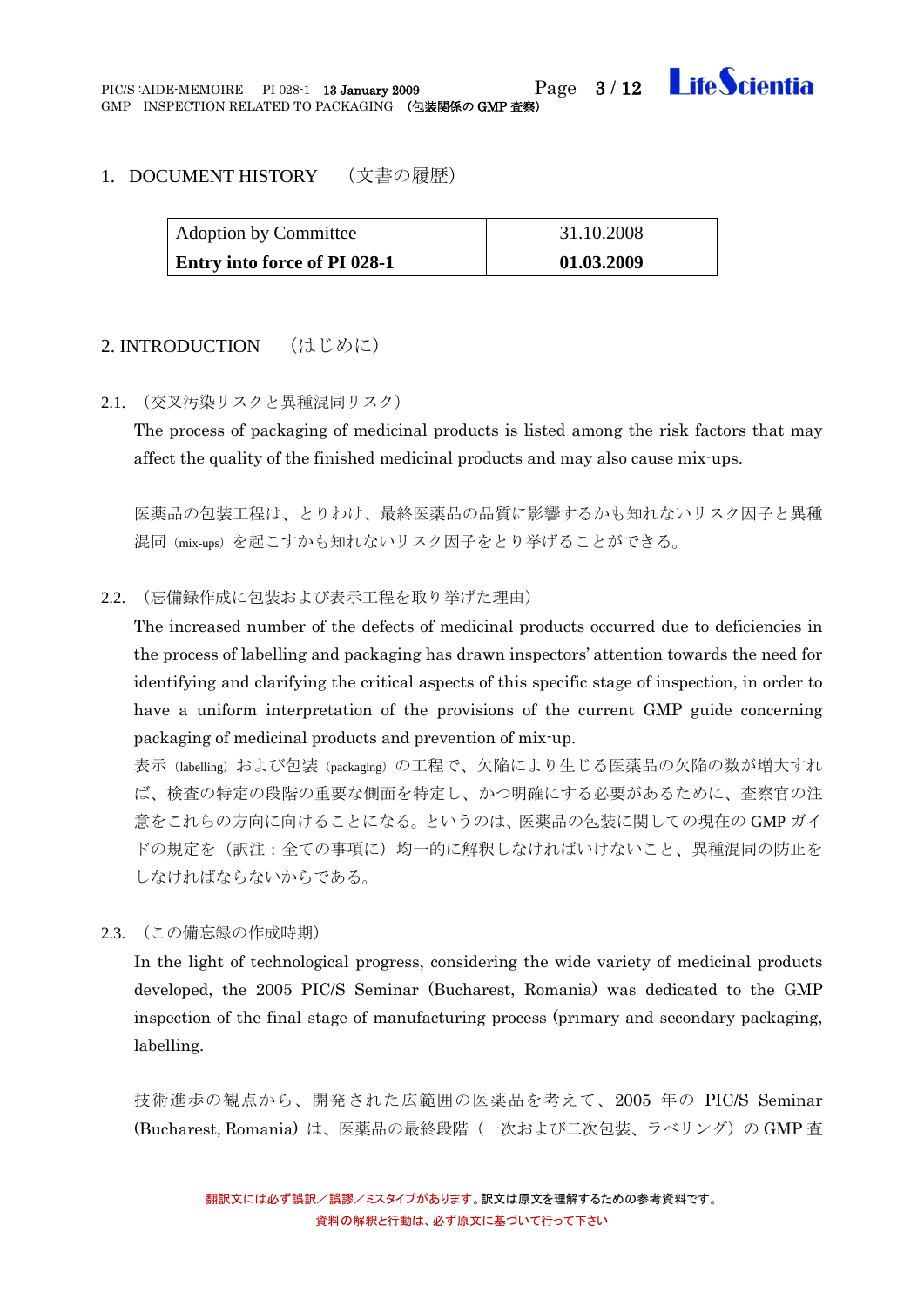

察を取り挙げた。

This Aide-Memoire is the outcome from the 2005 PIC/S Seminar. この備忘録は、2005 PIC/S Seminarの成果物である。

### <span id="page-3-0"></span>3. PURPOSE (目 的)

<span id="page-3-1"></span>3.1. (この備忘録作成の目的)

The purpose of this document is to provide guidance for GMP inspectors in preparation for inspections. This document aims to define the minimal requirements acceptable for an inspector as well as the requirements that provide maximum safety for the finished product ("best practices").

この文書の目的は、GMP 査察官に査察の準備のガイダンスを提供することである。また、この 文書は、最終製品の安全性を最大限に与える ("best practices") 要求と共に、査察官に対して許容さ れる(訳注:査察官が指摘として述べることが出来る?)最小限の要求を明確にする目的を持 っている。

<span id="page-3-2"></span>3.2. (品質マネジメントのツールとしての利用)

The Aide-Memoire is the direct result of the 2005 PIC/S Seminar. The Aide-Memoire should enable the inspector to assess the GMP compliance of the packaging process using the quality risk management tools.

この Aide-Memoire は、2005 PIC/S Seminar の直接的な成果物である。この Aide-Memoire は、査察官に品質リスクマネジメントツールを使用しての包装工程の GMP の法令遵守を評価 することを可能とさせるものである。

#### <span id="page-3-3"></span>4. SCOPE (適用範囲)

<span id="page-3-4"></span>4.1 (全分野をカバーしていないことへの注意)

The following Aide-Memoire describes different areas which could be evaluated during the GMP inspection of packaging and labelling process. However, the Aide-Memoire should be considered as a non-exhaustive list of areas to be looked at during an inspection.

以下に述べる備忘録は、包装および表示の工程の GMP 査察中に評価すべき様々な分野を述べ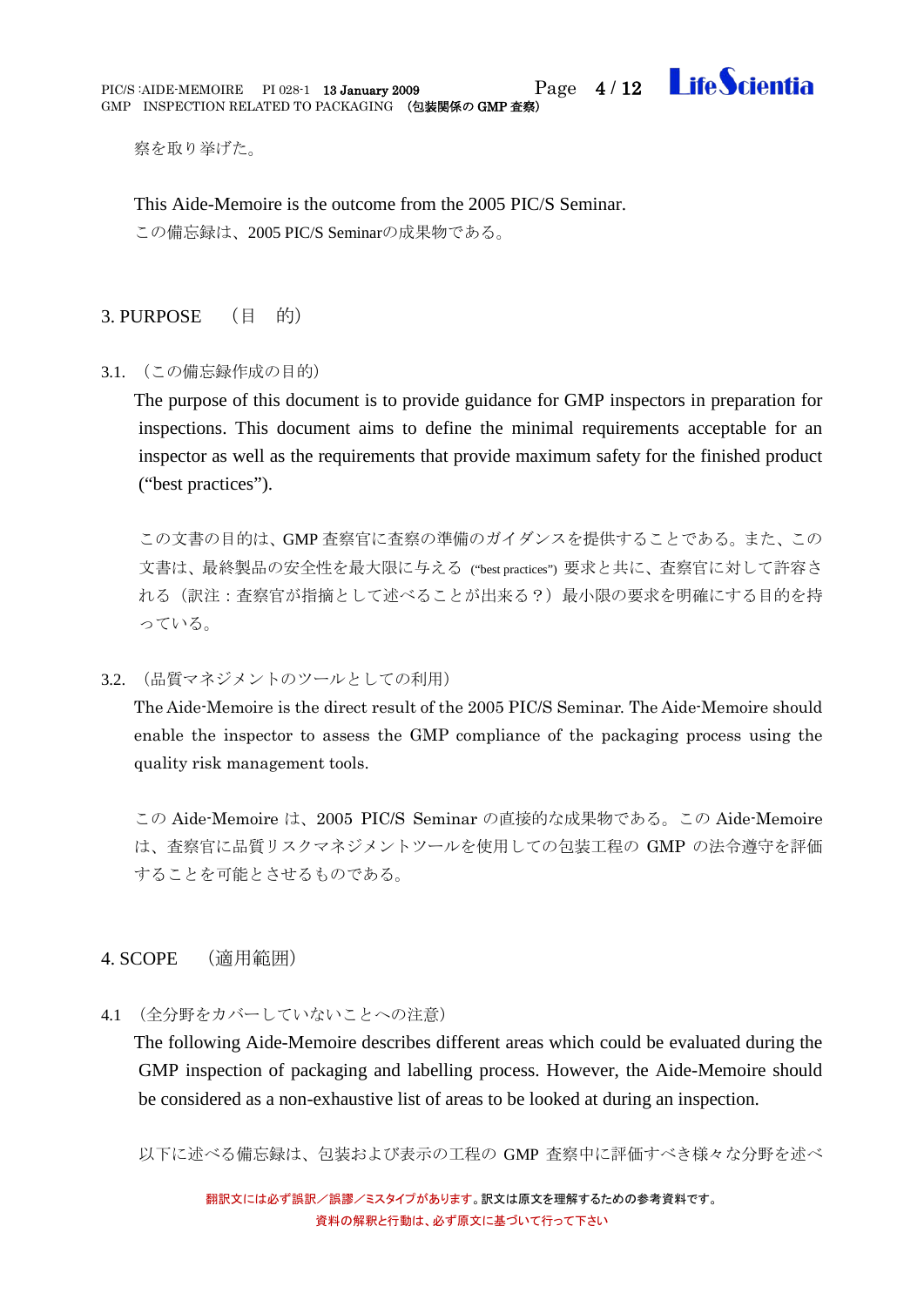ている。しかしながら、この備忘録は、査察中に見られるであろう事項に関しての、全てをカ バーしているリストではない、と考えること。

#### <span id="page-4-0"></span>4.2 (推奨としての備忘録の記載事項)

At the time of issue, this document reflected the current state of the art. It is not intended to be a barrier to technical innovation or the pursuit of excellence. The advice in this Aide-Memoire is not mandatory for industry. However, industry should consider PIC/S recommendations and Aide-Memoires as appropriate.

この備忘録の公表時点では、この文書は最新の(訳注:GMP 要求の)状態を反映させているも のである。この文書が、技術革新や長所の追究の障害となることは、意図していない。この備 忘録に記載するアドバイスは、業界に対して義務的なものではない。しかしながら、業界は、 PIC/S の推奨と備忘録を適切なものと考えること。

―――\*\*\*―――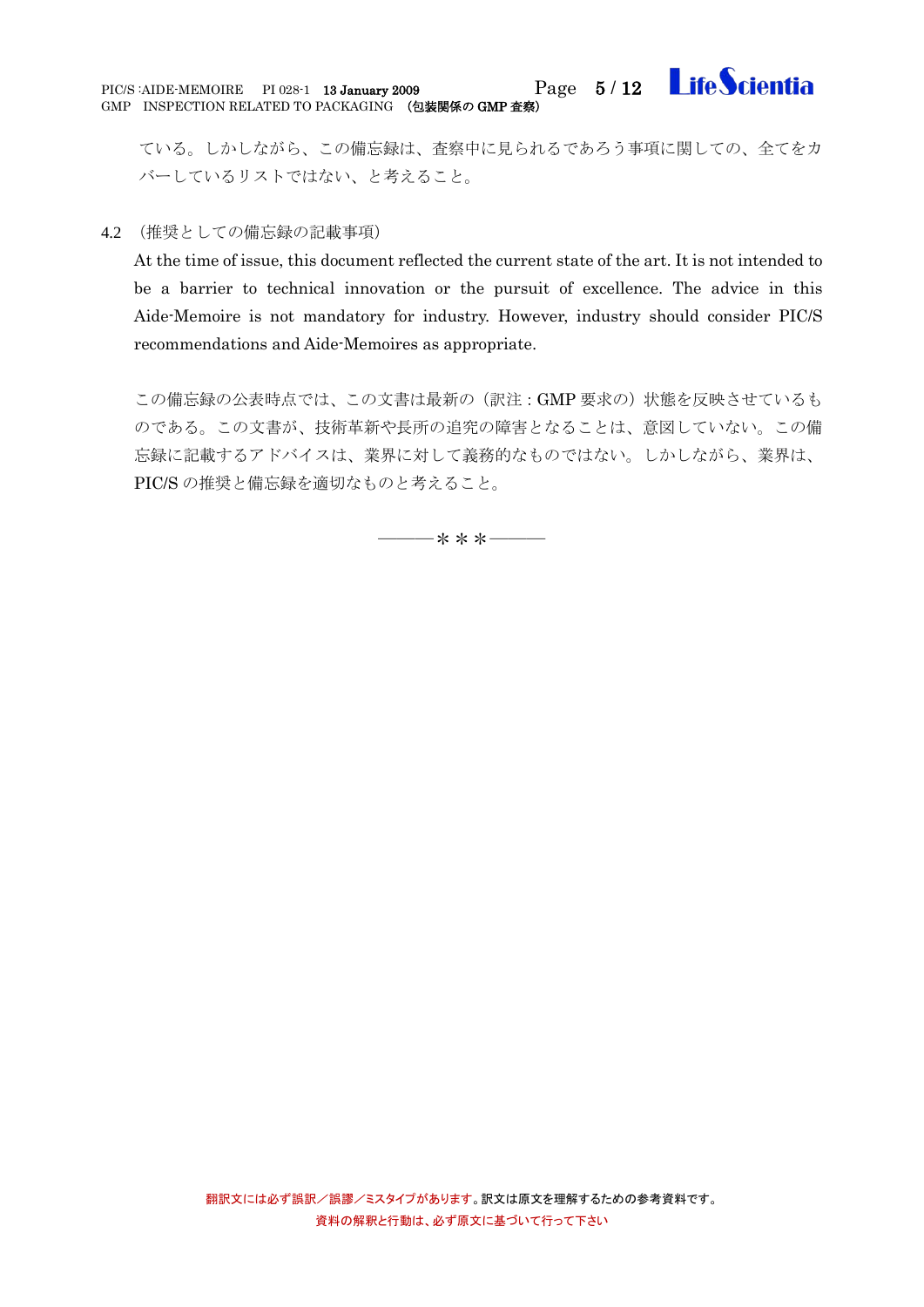## <span id="page-5-0"></span>5. AIDE MEMOIRE; 備忘録

# Packaging materials

<span id="page-5-3"></span><span id="page-5-2"></span><span id="page-5-1"></span>

|     | Area of<br>operation/Items               | <b>Notes</b>                                                                                                                                                                                                                                                                                                                                                                                           | Crucial questions<br>(重要な質問)                                                                                                                                                                                                                     | Supporting<br>documents                                                   |
|-----|------------------------------------------|--------------------------------------------------------------------------------------------------------------------------------------------------------------------------------------------------------------------------------------------------------------------------------------------------------------------------------------------------------------------------------------------------------|--------------------------------------------------------------------------------------------------------------------------------------------------------------------------------------------------------------------------------------------------|---------------------------------------------------------------------------|
|     | Packaging materials<br>(包装材料)            |                                                                                                                                                                                                                                                                                                                                                                                                        |                                                                                                                                                                                                                                                  |                                                                           |
| 1.1 | Quality and<br>purchasing<br>品質および購<br>買 | • purchasing from approved suppliers;<br>• 承認されたサプライヤからの購入;<br>• auditing the manufacturing sites of suppliers<br>of primary packaging materials for sterile<br>products (vials, rubber stoppers, syringes,<br>etc.) and of printed materials;<br>• 無菌医薬品の一次包装材料(バイアル、<br>ゴム栓、シリンジ等)および印刷済包材に<br>ついて、サプライヤの製造所の監査;                                                                                     | • What is the policy for<br>suppliers' approval?<br>• サプライヤを承認する方針<br>とはどの様なものか?<br>• Show me the audit report<br>• 監査報告書を見せて下さい                                                                                                                 | <b>GMP</b> Guide<br>1.2 iv, 1.3 vii,<br>viii, 5.40,<br>5.41, 4.2,<br>4.11 |
|     |                                          | • compliance with specifications;<br>• 規格への適合;<br>• up-dating the documents (quality<br>specifications), in accordance with the<br>marketing authorization and any subsequent<br>variations:<br>• 販売承認書およびその後の変更に従って<br>の、文書 (品質規格) の更新;<br>• delivery from supplier made such as to<br>preserve the quality (to prevent<br>contamination).<br>• 品質を保つように (汚染を防ぐように)<br>サプライヤから発送されているか?               | • Do the primary materials<br>specifications comply with the<br>Pharmacopoeial parameters<br>and limits?<br>• 一次包装材料の規格は、欧<br>州薬局方のパラメータと限<br>度値に適合しているか?                                                                                        | Ph.Eur                                                                    |
| 1.2 | Receipt 受け<br>取り                         | · quality documents:<br>certificates of analysis;<br>• 品質関係文書:<br>試験成績書;<br>• checking the conditions for packages<br>shipment and handling;<br>• 包装品の出荷と取扱いの条件のチェッ<br>ク;<br>• integrity checks and identification of each<br>batch of primary packaging material or<br>printed material received;<br>• 受け入れた一次包装材料あるいは印刷済<br>み資材の各バッチの完全性チェックと識<br>別;<br>• de-dusting and cleaning of packages on the | • Show me the records and<br>SOPs which apply when<br>receiving primary packaging<br>materials or printed materials<br>• 一次包装材料と印刷済み資<br>材の受入時に適用する、記<br>録とSOPsを見せて下さい<br>• Describe internal labelling<br>system<br>• 社内のラベリング・システ<br>ムを説明して下さい | <b>GMP</b> Guide<br>5.27, 5.4, 5.3,<br>5.42, 5.43 4.19,<br>4.20, 421      |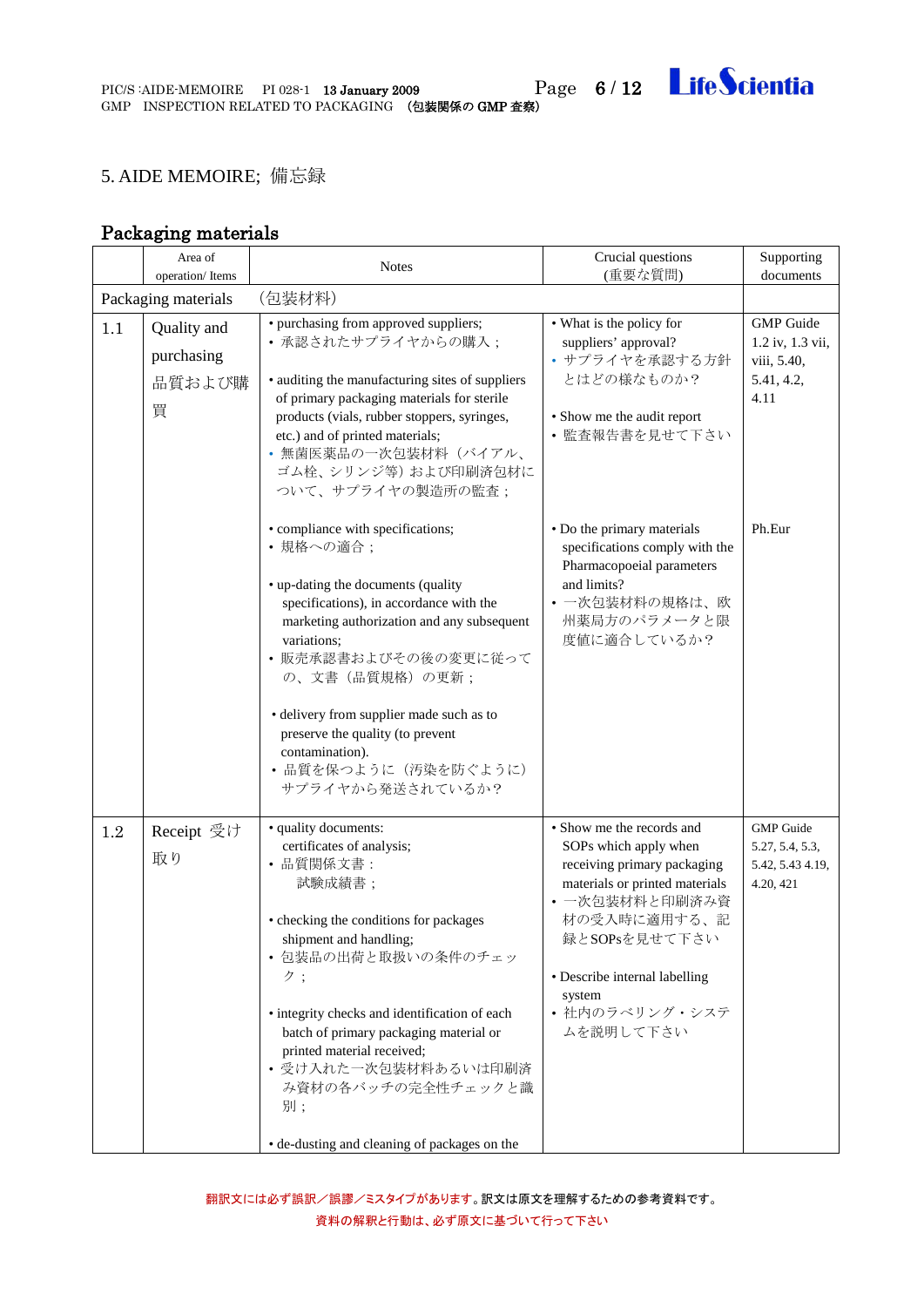<span id="page-6-0"></span>

|     |                       | outside (separate area).<br>• 包装品の外側の埃除去とクリーニング<br>(個別の区画での実施)。                                                                                                                                                                                                                                                                                                                                                                                                                                                                                                                                                                                                                                                                                                                                                                                                                                                                                                                                                                                                                                                                                                                                                   |                                                                                                                                                            |                                                                                     |
|-----|-----------------------|-------------------------------------------------------------------------------------------------------------------------------------------------------------------------------------------------------------------------------------------------------------------------------------------------------------------------------------------------------------------------------------------------------------------------------------------------------------------------------------------------------------------------------------------------------------------------------------------------------------------------------------------------------------------------------------------------------------------------------------------------------------------------------------------------------------------------------------------------------------------------------------------------------------------------------------------------------------------------------------------------------------------------------------------------------------------------------------------------------------------------------------------------------------------------------------------------------------------|------------------------------------------------------------------------------------------------------------------------------------------------------------|-------------------------------------------------------------------------------------|
| 1.3 | Storage areas<br>保管区域 | · adequate capacity, order and organization,<br>location plan available;<br>• 適切な収納キャパ、順番と区分け、配置<br>プランが可能なこと;<br>• the cleaning status, procedure and records;<br>• クリーニングの状態、方法および記録;<br>• physically separated areas for "quarantine",<br>"approved", "rejected/recalled" materials or<br>a system that provides similar safety;<br>• "隔離した"、"承認した"、"不適と<br>した/回収した"物品の物理的に隔離さ<br>れた区域、あるいは同様な安全性を与え<br>るシステム;<br>• secured conditions (physically separated<br>areas, controlled, authorized access) for<br>storage of primary and secondary printed<br>materials (cartons, labels, leaflets);<br>• 一次包装材料および二次の印刷済資材<br>(例えばカートン、ラベル、説明書/添<br>付文書)の保管に関しての、安全な状態<br>(物理的に分離された区域、管理され承<br>認された区域);<br>• storage of one batch per pallet - when the<br>number of recipients allows -, without<br>mixing batches on the same pallet;<br>• 1パレットあたり1バッチの保管<br>一これは、受取物品数について、許され<br>る場合には適用する。一ただし、同じバ<br>レットに(訳注:恐らく類似の包装形態<br>の) 複数のバッチを置かないこと;<br>· storage conditions adequate to each category<br>of materials (qualification of the ventilation,<br>air conditioning unit, critical parameters<br>monitoring – temperature, humidity);<br>• 物品の各カテゴリに適切な保管条件(換<br>気の適格性評価、空調機器、重要なパラ<br>メータモニタリングー温度と湿度): | • Show me the seasonal/annual<br>trends and results of<br>temperature and humidity<br>monitoring<br>• 温度と湿度のモニタリング<br>について、季節/年次のト<br>レンドと温度の結果を見せ<br>て下さい | <b>GMP</b> Guide<br>$3.1 - 3.4, 5.5,$<br>5.7, 5.28,<br>$5.29, 3.18 -$<br>3.23, 3.25 |
|     |                       | • existence of an efficient system to prevent<br>entrance of rodents, insects or other animals;<br>• 齧歯動物、昆虫、あるいは他の動物の侵<br>入を防ぐ効率的なシステムの存在;                                                                                                                                                                                                                                                                                                                                                                                                                                                                                                                                                                                                                                                                                                                                                                                                                                                                                                                                                                                                                                                                       | • Show me the location plan and<br>records concerning these<br>activities<br>• これらのに関しての(訳<br>注:施設における防虫防鼠                                                 |                                                                                     |
|     |                       | · adequate control over destruction of<br>materials.<br>•廃棄に至る間の、物品の適切な管理.                                                                                                                                                                                                                                                                                                                                                                                                                                                                                                                                                                                                                                                                                                                                                                                                                                                                                                                                                                                                                                                                                                                                        | 設備の)設置計画を見せて<br>下さい                                                                                                                                        |                                                                                     |

翻訳文には必ず誤訳/誤謬/ミスタイプがあります。訳文は原文を理解するための参考資料です。 資料の解釈と行動は、必ず原文に基づいて行って下さい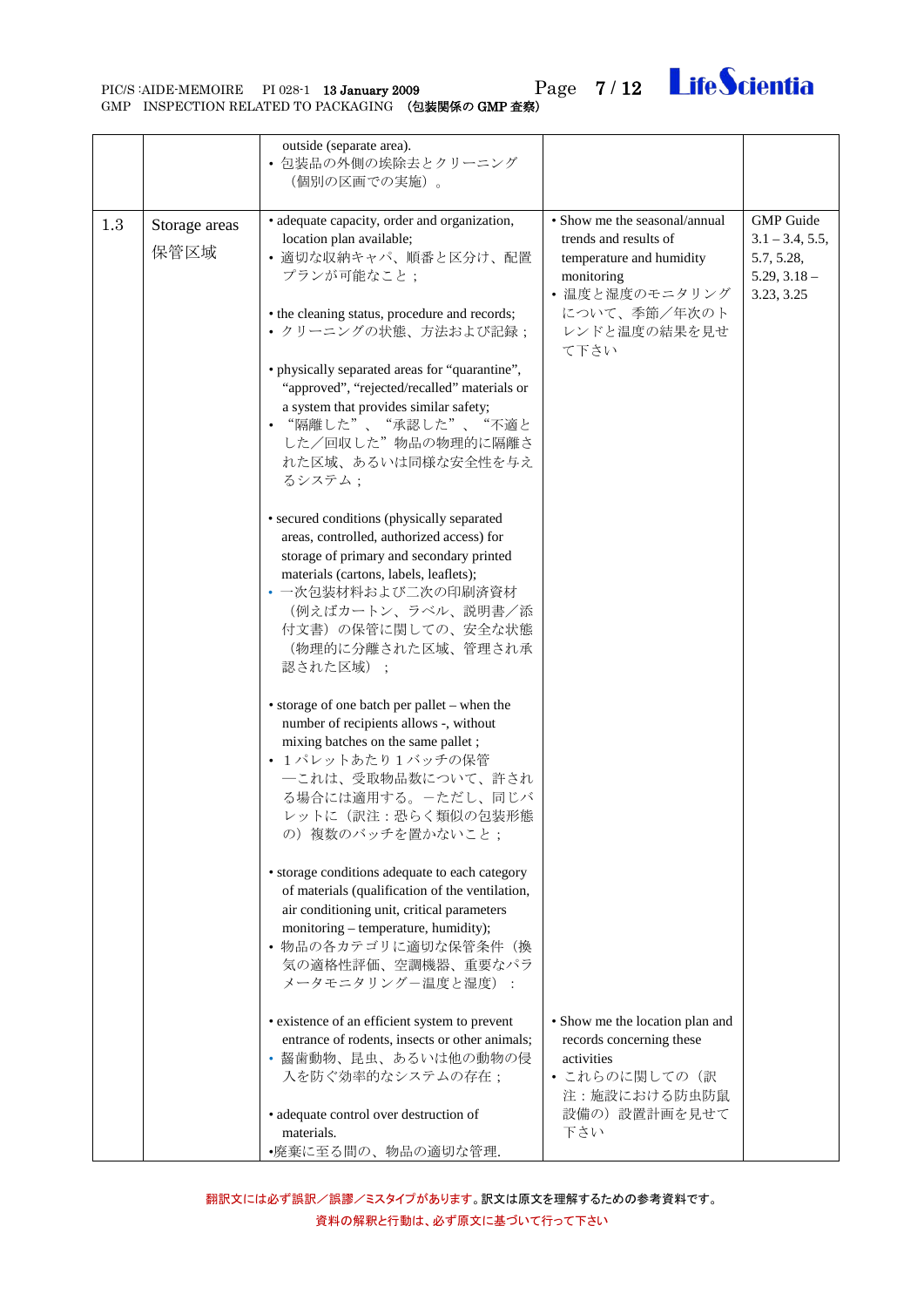PIC/S:AIDE-MEMOIRE PI 028-1 13 January 2009 Page 8/12 Life Scientia

<span id="page-7-0"></span>

| 1.4 | Quality control<br>品質管理                          | • sampling plan and conditions, according to<br>the material being sampled;<br>• 採取すべき物品に応じての、サンプリン<br>グ計画と条件;<br>• specific laboratory equipment for the testing<br>of packaging materials;<br>• 包装材料試験用のラボ機器;<br>• testing of packaging materials/packages in<br>accordance with the methodology approved<br>in the marketing authorization (functionality<br>tests according to the manufacturer<br>specification and tests according to current<br>edition of relevant pharmacopoeia);<br>• 販売承認書で承認済の方法論に従った包<br>装材料/包装品の試験(関連する薬局方<br>に従った製造業者の規格および試験法に<br>従っての機能性の試験)<br>· integrity testing for primary packaging,<br>differentiated for each category of finished<br>products (when applicable);<br>· 最終製品の各カテゴリに基づいて区分し<br>た、一次包装材料の完全性試験(該当す<br>る場合);<br>· in-process controls with relevance for the<br>quality of the primary packages used<br>(weight, filling level, blister scan, leak test,<br>verification of the printing of labels, bar<br>code reader challenges);<br>使用した一次包装品の品質に関連した工<br>程内管理(重量、充填レベル、ブリスタ<br>ースキャン、リーク試験、ラベルのプリ<br>ンティングの確認、バーコードリーダー<br>のチャレンジ):<br>· assessment of the integrity for a sterile<br>product packaging.<br>無菌製品の包装の完全性の評価 | • Show me the sampling plan<br>and records for primary<br>packaging materials<br>(including labels)<br>• 一次包装材料 (ラベルを含<br>む)のサンプリング計画と<br>記録を見せて下さい<br>• Show me the approved<br>specification and current<br>results from internal testing<br>• 承認済の規格と、社内試験<br>の最新の結果を見せて下さ<br>$\vee$<br>• Show me the certificates<br>issued by QC for one or more<br>of these materials /packages<br>used for primary packaging<br>• 一次包装材料に使用する資<br>材/包装品に関して、QCが<br>発行した1つ以上の成績書<br>を見せて下さい。 | GMP Guide-<br>Annex 8:1, 5,<br>3.40, 3.41,<br>6.1, 6.6, 6.17,<br>5.54, Annex<br>1:91 |
|-----|--------------------------------------------------|-------------------------------------------------------------------------------------------------------------------------------------------------------------------------------------------------------------------------------------------------------------------------------------------------------------------------------------------------------------------------------------------------------------------------------------------------------------------------------------------------------------------------------------------------------------------------------------------------------------------------------------------------------------------------------------------------------------------------------------------------------------------------------------------------------------------------------------------------------------------------------------------------------------------------------------------------------------------------------------------------------------------------------------------------------------------------------------------------------------------------------------------------------------------------------------|------------------------------------------------------------------------------------------------------------------------------------------------------------------------------------------------------------------------------------------------------------------------------------------------------------------------------------------------------------------------------------------------------------------------------------------------------------------------------------|--------------------------------------------------------------------------------------|
| 1.5 | Manufacturing<br>Premises<br>(packaging<br>area) | • designed and built-up to minimise the risk of<br>contamination and mix-up -enough space,<br>logical positioning of packaging equipment,<br>separation of each and every primary and<br>secondary packaging line (different<br>cleanliness levels);                                                                                                                                                                                                                                                                                                                                                                                                                                                                                                                                                                                                                                                                                                                                                                                                                                                                                                                                | • Show me the qualification (IQ,<br>OQ, PQ) of utilities used<br>inside the primary packaging<br>area<br>• 一次包装区域の内側で使用<br>するユーティリティの適格                                                                                                                                                                                                                                                                                                                                            | GMP Guide-<br>Annex 1:<br>5, 11, 12, 3.7,<br>3.8                                     |
|     | 製造施設 (包<br>装エリア)                                 | •汚染および異種混同のリスクを最小とす<br>る設計およびビルドアップ<br>-充分なスペース、包装機器の論理的な<br>配置 (logical positioning)、個々のそして<br>一次および二次包装ライン (異なったク<br>リアランスレベルである)の分離;                                                                                                                                                                                                                                                                                                                                                                                                                                                                                                                                                                                                                                                                                                                                                                                                                                                                                                                                                                                                                                             | 性評価 (IQ,OQ,PQ) を見せ<br>て下さい。<br>• Show me the results of<br>environmental monitoring                                                                                                                                                                                                                                                                                                                                                                                                |                                                                                      |

<span id="page-7-1"></span>翻訳文には必ず誤訳/誤謬/ミスタイプがあります。訳文は原文を理解するための参考資料です。 資料の解釈と行動は、必ず原文に基づいて行って下さい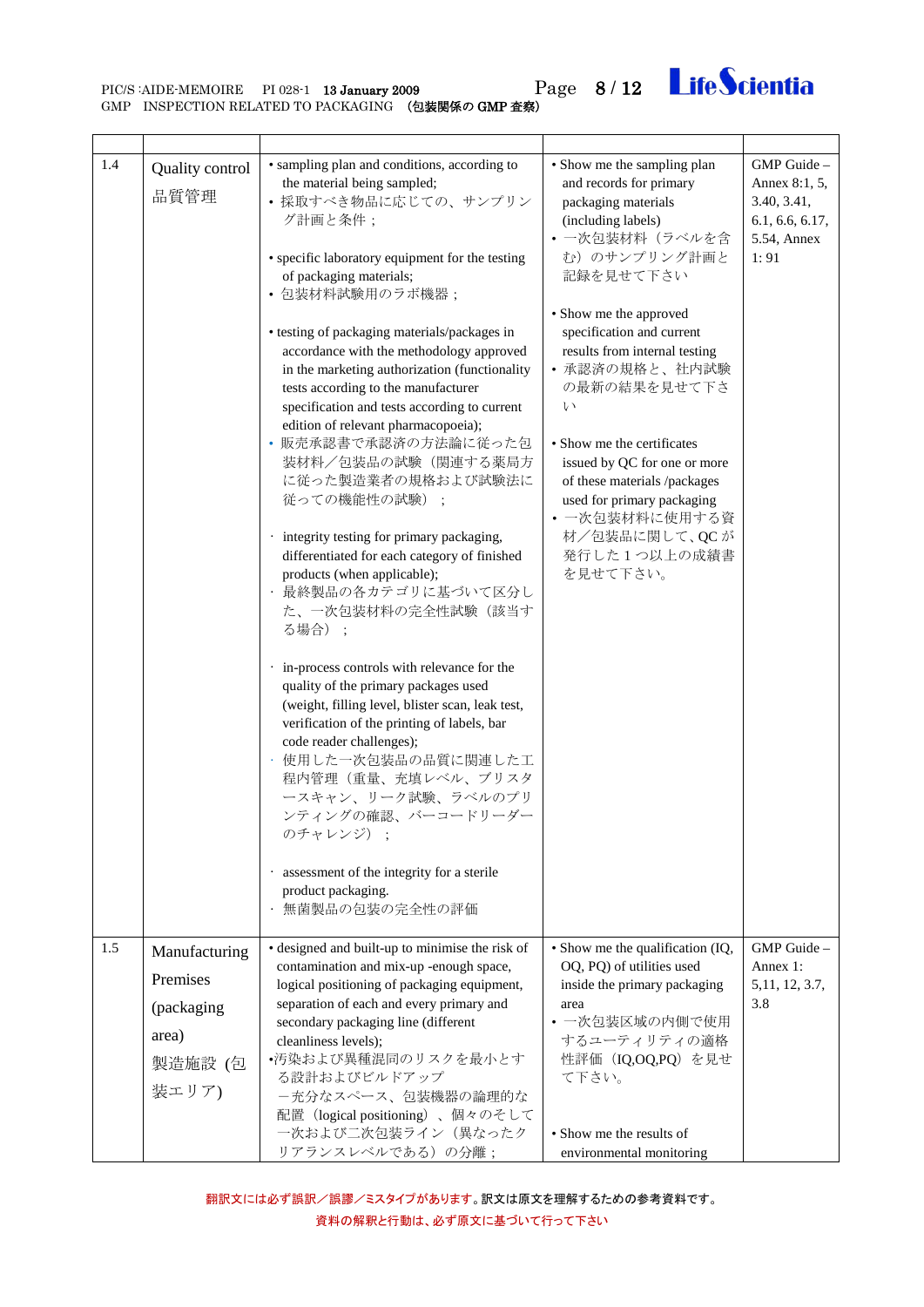

PIC/S:AIDE-MEMOIRE PI 028-1 13 January 2009 Page 9/12 Life Scientia

<span id="page-8-0"></span>

|     |                                                        | · qualification (IQ, OQ, PQ) of utilities<br>(HVAC, PW, WFI, sterile steam, inert gases<br>used, if applicable);<br>• ユーティリティ (空調、精製水、注射用<br>水、無菌蒸気、もし該当するならば、使<br>用する不活性ガス);<br>· monitoring of environmental conditions<br>based upon the nature of the product (sterile<br>or non-sterile).<br>(無菌または、非無菌) 製品の性質に基<br>づく環境条件のモニタリン | (especially for primary<br>packaging of sterile products)<br>• 環境モニタリングの結果を<br>見せて下さい(特に、無菌<br>製品の一次包装)<br>• How is the access ensured for<br>products/materials and<br>personnel to production areas?<br>• 製造区域に対して、製品/<br>原料および人のアクセスを<br>どの様に管理しているか? |                                                                               |
|-----|--------------------------------------------------------|---------------------------------------------------------------------------------------------------------------------------------------------------------------------------------------------------------------------------------------------------------------------------------------------------------------------------------------|----------------------------------------------------------------------------------------------------------------------------------------------------------------------------------------------------------------------------------------------------------|-------------------------------------------------------------------------------|
| 1.6 | Packaging<br>equipment and<br>process<br>包装機器とプ<br>ロセス | • high performance, qualified and<br>well-maintained; equipment, able to ensure<br>the control during the primary/secondary<br>packaging;<br>• 高い性能、適格性評価がされ、かつ良く<br>メンテされていること。;一次/二次包<br>装作業中の管理を保証できるような機<br>器;                                                                                                                    | • Show me the qualification (IQ,<br>OQ, PQ) of utilities used<br>inside the primary packaging<br>area<br>・一次包装区域の内側で使用<br>しているユーティリティ<br>(用役) の適格性評価 (IQ,<br>OQ, PQ) を見せて下さい。                                                                            | $3.34 - 3.39,$<br>Annex 15<br>$-19,5.44-5.53,$<br>5.55,<br>5.57,5.38,<br>5.39 |
|     |                                                        | · line clearance (working area, packaging lines,<br>label printing machines and other equipments<br>should be clean and free from any other<br>products, materials or documents previously<br>used);<br>• ラインクリアランス (作業区域、包装ラ<br>イン、ラベルプリント機器、および他の<br>機器は、その前の時点で使用した他の製<br>品、原材料あるいは文書から、切り離さ<br>れていること);                           | · Show me the checklist used for<br>line clearance<br>• ラインクリアランスに使用<br>するチェックリストを見せ<br>て下さい<br>• IQ, OQ, PQ and CQ                                                                                                                                      |                                                                               |
|     |                                                        | • content of adequate level of details on the<br>checklist for line clearance;<br>• ラインクリアランスのチェックリストが<br>その内容について、適切なレベルを持つ<br>こと;                                                                                                                                                                                                   | • IQ, OQ, PQ および CQ<br>· Show me the                                                                                                                                                                                                                     |                                                                               |
|     |                                                        | · line cleaning;<br>• ラインクリーニング:<br>• cleaning of dust extractors<br>• 局所排気装置のクリーニング                                                                                                                                                                                                                                                  | qualification/validation of the<br>packaging equipment/process<br>· 包装機器/プロセスの適格<br>性評価/バリデーションを<br>見せて下さい                                                                                                                                               |                                                                               |
|     |                                                        | • checking of the type of label used and its<br>attachment on the primary package;<br>• 使用されたラベルのタイプと、一次包装<br>へそれを取付けたことのチェック;                                                                                                                                                                                                        | · Show me the calibration and<br>maintenance records for the<br>packaging line<br>・ 包装ラインの校正と保全の<br>記録を見せて下さい                                                                                                                                            |                                                                               |
|     |                                                        | • the presence of safety elements of the<br>package (to prevent the counterfeit);<br>• 包装済品の安全性要素の存在(偽造薬の<br>防止のため);                                                                                                                                                                                                                  | · Show me the SOP and<br>program for mix-up<br>prevention                                                                                                                                                                                                |                                                                               |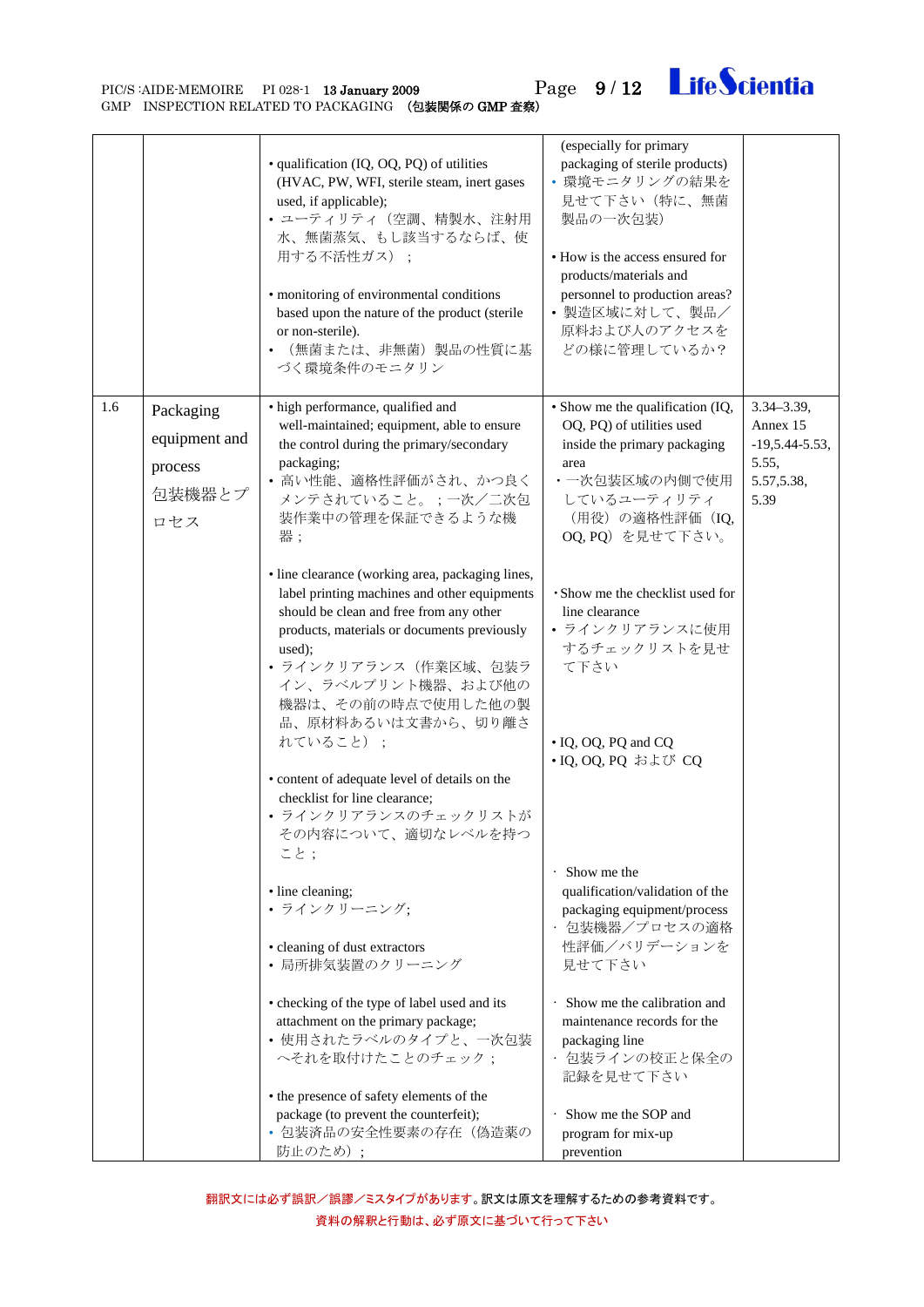

PIC/S:AIDE-MEMOIRE PI 028-1 13 January 2009 Page 10 / 12 Life Scientia

<span id="page-9-0"></span>

|     |                 | • validation of the packaging process (critical<br>process operation) – protocol, report and<br>records:<br>• 包装工程 (重要なプロセス操作) のバリ<br>デーション ー プロトコール、報告書お<br>よび記録類;<br>• adequate functioning of electronic devices to<br>establish identity, such as barcode or RFID<br>readers.<br>• 識別を確立するための電子機器の適切な<br>機能;バーコード読み取り機あるいは<br>RFID (電子タグ; radio-frequency<br>identification tag) の読み取り機<br>• waste handling<br>• 廃棄物の取扱い                                                                                                                                                                                                                                                                                                                                                                                                                                                                                                                    | · 異種混同防止のSOPとプロ<br>グラムを見せて下さい                                                                                                                                                                                                                                                                                                                                                                                                                                                                                                                  |                                                     |
|-----|-----------------|-------------------------------------------------------------------------------------------------------------------------------------------------------------------------------------------------------------------------------------------------------------------------------------------------------------------------------------------------------------------------------------------------------------------------------------------------------------------------------------------------------------------------------------------------------------------------------------------------------------------------------------------------------------------------------------------------------------------------------------------------------------------------------------------------------------------------------------------------------------------------------------------------------------------------------------------------|------------------------------------------------------------------------------------------------------------------------------------------------------------------------------------------------------------------------------------------------------------------------------------------------------------------------------------------------------------------------------------------------------------------------------------------------------------------------------------------------------------------------------------------------|-----------------------------------------------------|
| 1.7 | Documents<br>文書 | · batch packaging records (BPR) - on paper<br>or electronic form (attention paid to level of<br>access, electronic signature, etc.) for every<br>batch or sub-batch manufactured;<br>・バッチ包装記録書 (batch packaging<br>records; BPR)<br>一製造している全てのバッチまたはサ<br>ブバッチに関して、ペーパーか電子様式<br>か、(アクセスのレベル、電子署名など<br>に注意が払われているか);<br>· SOPs and instructions for reconciliation,<br>especially for the printed materials<br>(including investigation of any discrepancy<br>noticed and solving before batch release);<br>・特に、印刷済物品に対しての員数照合<br>(reconciliation) の SOPs と指図。(不一<br>致に気が付いた時点での調査とバッチ<br>出荷前のその問題の解決を含む);<br>· defined and adequate action limits regarding<br>reconciliation;<br>· 員数照合に関しての規定と、適切な措置<br>限度值;<br>· adequate control of return in storage area of<br>excess packaging materials;<br>· 余った包装資材の保管区域への戻しの適<br>切な管理;<br>· adequate and documented investigation of<br>packaging process deviations.<br>· 包装プロセスの逸脱の適切かつ文書化さ<br>れた調査 | How do you ensure the<br>security of the data entry in<br>the electronic BPR?<br>· 電子的なバッチ包装記録書<br>に入力されたデータのセキ<br>ュリティを、どの様に保証<br>しているのか?<br>Show me the records of<br>investigation of any<br>discrepancies noticed during<br>reconciliation?<br>・ 員数照合中に気が付いた不<br>一致の調査の記録を見せて<br>くれませんか?<br>· How did you investigate the<br>packaging process deviations?<br>包装工程の逸脱は、どの様<br>に調査しているのか?<br>Show me the SOP for<br>handling the obsolete or<br>damaged printed packages<br>・古くなった (obsolete) ある<br>いは損傷した印刷済み包装<br>の取扱いに関してのSOPを<br>見せて下さい | $4.7 - 4.9$ ,<br>4.16, 4.18,<br>5.56, 5.15,<br>5.39 |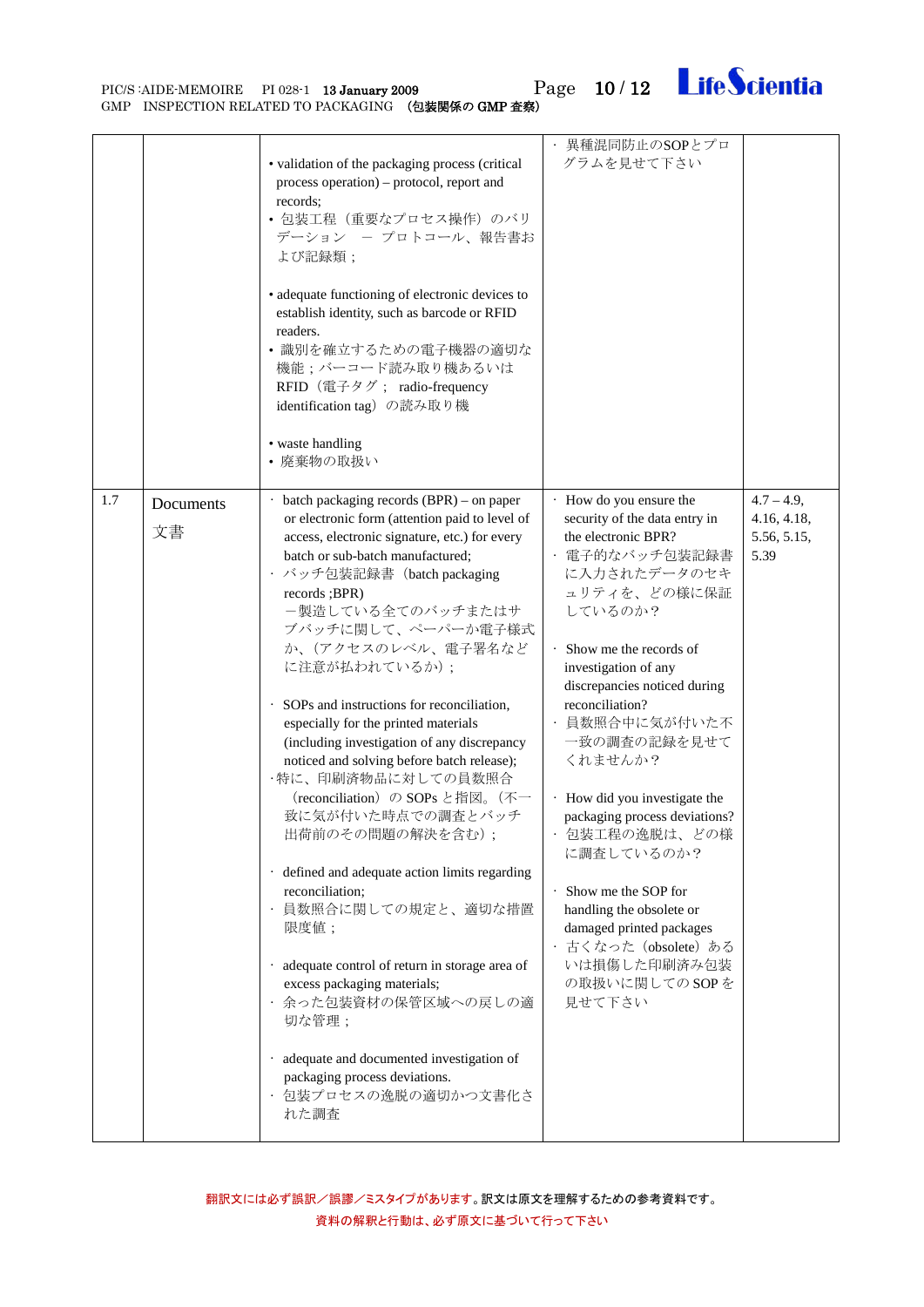PIC/S :AIDE-MEMOIRE PI 028-1 13 January 2009 Page 11 / 12<br>GMP INSPECTION RELATED TO PACKAGING (包装関係の GMP 査察)

<span id="page-10-0"></span>1.8 Personnel 職員  $\vert \cdot \vert$  adequate in terms of qualification and training regarding hygiene practices, clothing and operation on particular packaging equipments; • 健康管理(hygiene practices)、着衣 (clothing) および特定の包装機器の運転 に関しての、適格性評価と訓練の観点か らの内容の適切性; • knows and applies the procedures regarding the activity performed; • 行う作業に関しての手順を知っているこ と、および行えること; • performs operation reliably and with no impact on the quality of the product; • 確実に作業を行えること、および製品品 質にインパクトを及ぼさないこと; • training of maintenance personnel and contractors. • 保全関係職員と臨時雇用者(contractors) の訓練 medical checks for operators working in primary packaging area. • 一次包装区域で作業する職 員に関しての健康状態チェ ックの記録を見せて下さい • Observe and discuss with personnel involved in the packaging process, to see the level of their knowledge on the operations they perform ・包装作業に関わる職員を観 察し議論すること。彼らが 行う作業に関しての知識の レベルを見ること。 • Show me the records of training on line clearance SOP • ラインクリアランスの SOP の訓練についての記録を見 せて下さい  $vi. 2.7 - 2.10$  $1.9$  Quality assurance 品質保証 ・Quality policy, risk management, risk assessment ・品質方針、リスクマネージメント、リス ク評価 • self inspection system (frequency based on the critical aspects of packaging materials/ processes, taking into account the number and gravity of the quality defectsand taking the appropriate preventive and corrective measures); • 自己点検システム(包装を行う資材/プ ロセスの重要性に基づいた頻度、品質欠 陥の数と重みづけを考慮する、適切な予 防措置是正措置をとる); Show me the self inspection plan and outcome • 自己点検計画とその結果を 見せて下さい • How did you investigate the complaints related to packaging? • 包装に関してのクレームを どの様に調査しているか? 9.1, 8.3, 8.6, Annex 15 – 43, 44

Show me the records of

2.1, 2.2, 2.5

**LifeScientia** 

<span id="page-10-1"></span>• investigation of complaints to identify the package/packaging related cause; •包装品/包装作業に関わる原因を特定す るための、苦情の調査; • assessment of the change control impact on the package/packaging of the finished product, during the whole shelf life of the product; • 製品の有効期限全体にわたっての、最終 製品の包装品/包装作業の変更管理の インパクトの評価;